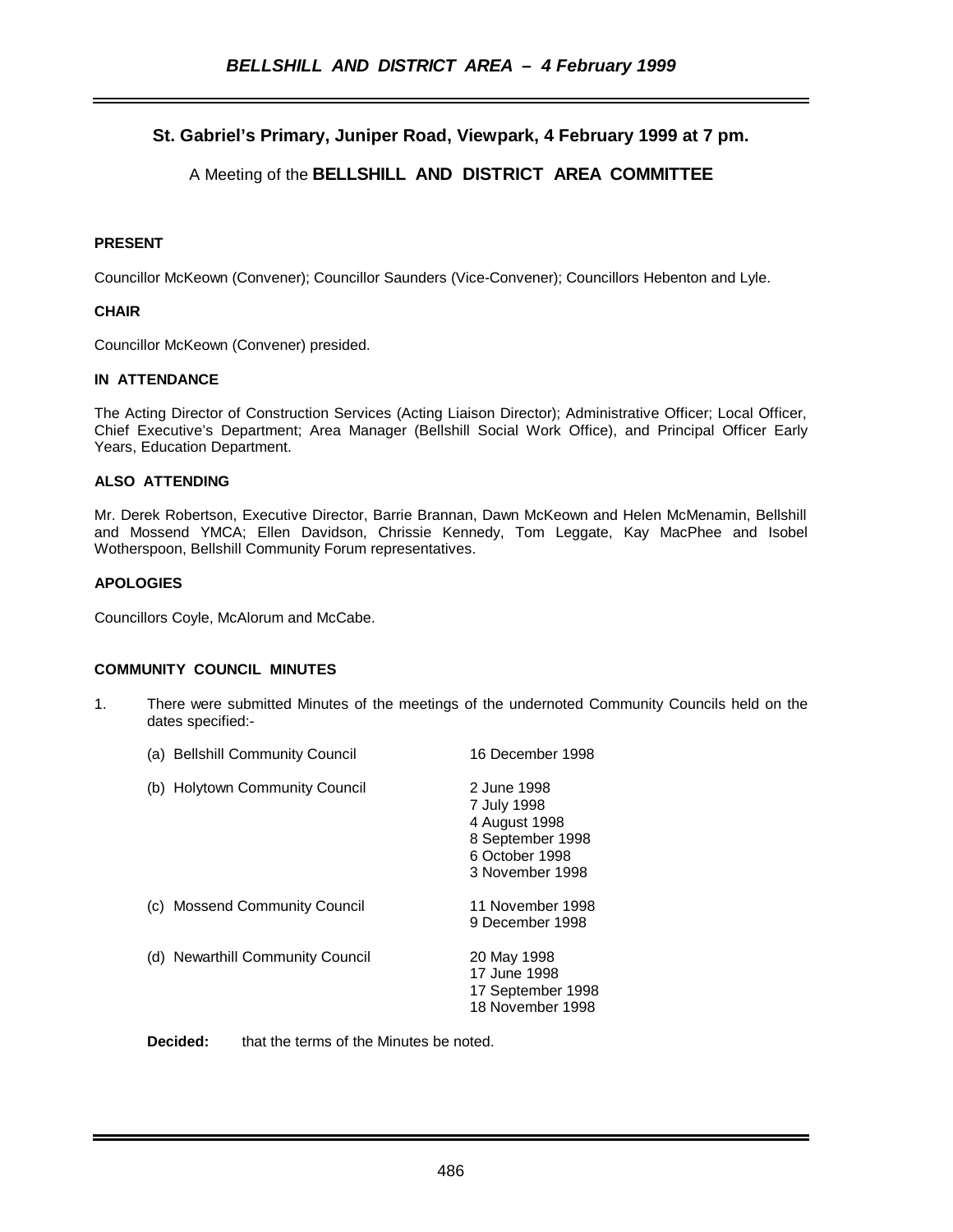# **BELLSHILL AND DISTRICT COMMUNITY FORUM MINUTE**

- 2. There was submitted a report dated 28 January 1999 by the Chief Executive enclosing the Minute of the meeting of the Bellshill and District Community Forum held on 26 November 1998.
	- **Decided:** that the terms of the Minute be noted.

#### **BELLSHILL AREA SAFETY INITIATIVE - MINUTES**

3. There was submitted a report dated 28 January 1999 by the Chief Executive enclosing the Minutes of the meetings of the Bellshill Area Safety Initiative Management Committee held on 3 November and 1 December 1998.

#### **Decided:**

- (1) that, with reference to paragraph 2 of the Minute of the meeting held on 3 November 1998, the Acting Liaison Director be authorised to write to the Director of Environmental Services in relation to litter bin provision at Brannock and Taylor High Schools, and
- (2) that the terms of the Minutes be noted.

#### **CHILDCARE SERVICES AND PROPOSED DEVELOPMENTS - PRESENTATION BY BELLSHILL AND MOSSEND YMCA**

4. The Convener intimated to the Committee that the Executive Director of Bellshill and Mossend YMCA had been invited to attend the meeting for the purpose of making a presentation to Members on childcare services and proposed developments.

The Committee welcomed Mr Robertson to the meeting and heard him report on childcare services and proposed developments. Mr Robertson then submitted the Bellshill and Mossend YMCA annual report for 1997/1998 together with supplementary information (tabled and docketed) outlining the aims of the Bellshill and Mossend YMCA. There then followed a question and answer session at the conclusion of which the Convener thanked Mr Robertson for his informative presentation.

#### **Decided:**

- (1) that the aims of the Bellshill and Mossend YMCA be supported in principle;
- (2) that regular reports advising on the progress of Bellshill and Mossend YMCA and similar groups within the Bellshill and District area be brought forward, and
- (3) that the presentation be otherwise noted.

**The Convener exercised his discretion to alter the order of business in order to consider items 5(a) and 5(b) together.**

#### **NORTH LANARKSHIRE COMMUNITY SAFETY STRATEGY - REMIT FROM POLICY AND RESOURCES COMMITTEE OF 8 DECEMBER 1998 AND BELLSHILL AND DISTRICT COMMUNITY FORUM COMMENTS**

5. With reference to paragraph 21 of the Minute of the meeting of the Policy and Resources Committee held on 8 December 1998 when that Committee, having considered a report dated 27 November 1998 by the Chief Executive advising of the development of the community safety strategy for North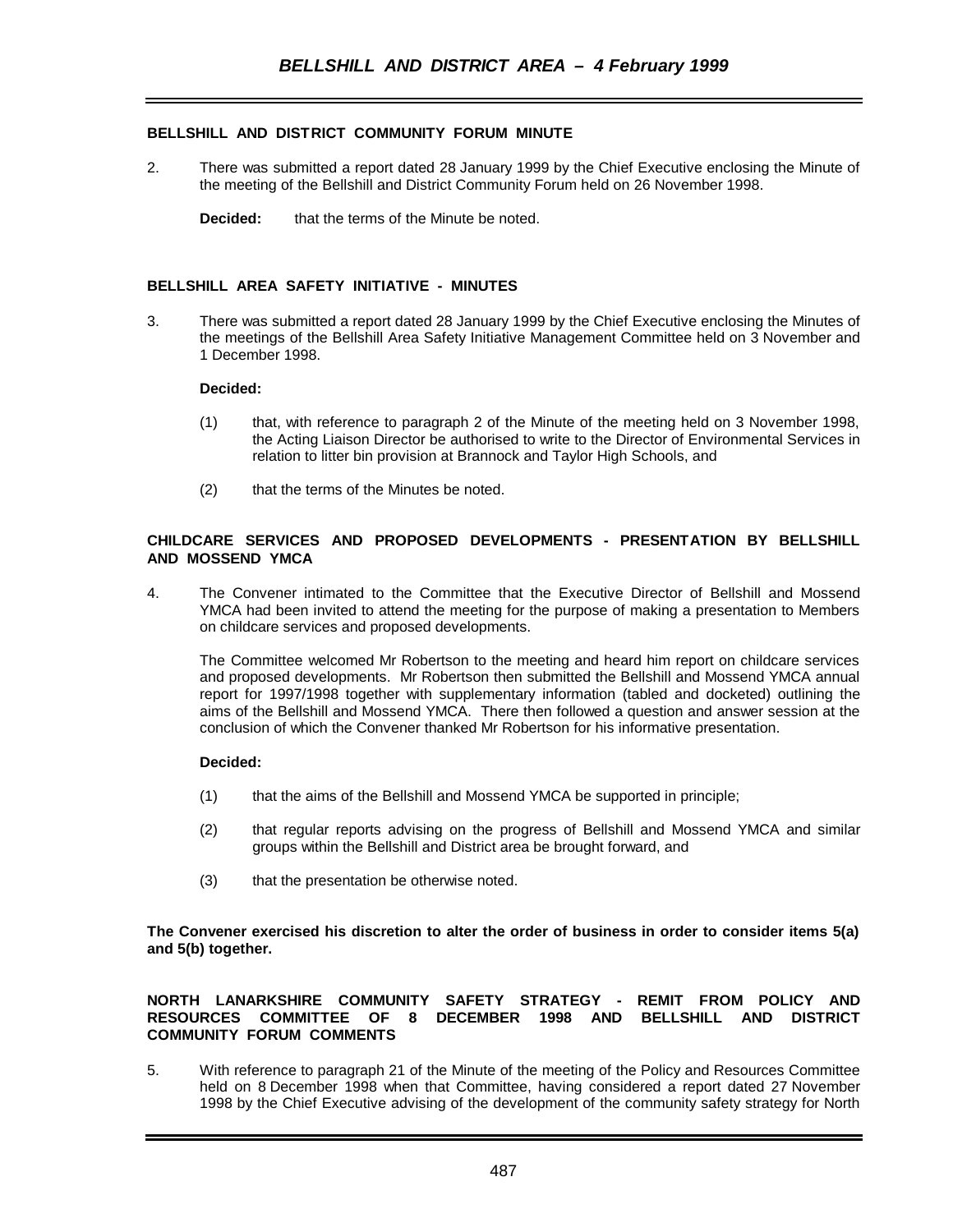Lanarkshire and highlighting the commitment to tackle the priority issues of home safety, transport safety, domestic violence, opportunities for young people, alcohol and drug abuse as detailed in the leaflet attached as Appendix 1 of the report, had agreed inter alia that Area Committees be requested to consider the community safety strategy issues and seek the views of the Community Forums, there was submitted (1) the report dated 27 November 1998 by the Chief Executive, and (2) a report dated 28 January 1999 by the Chief Executive advising of the local community safety issues which the Bellshill and District Community Forum had identified as key priorities within the local area.

# **Decided:**

- (1) that the North Lanarkshire Community Safety Partnership be advised of the comments of Bellshill and District Community Forum in relation to local traffic and road safety concerns;
- (2) that the Director of Planning and Development be requested to bring forward a report to the next meeting of the Committee on roads safety issues;
- (3) that Strathclyde Police be invited to attend the next meeting of the Committee to present any relevant information and statistics on local community safety issues;
- (4) that consideration of the matter be continued to a future meeting of this Committee to enable the Community Forum to undertake wider community consultation in relation to local community safety issues, and
- (5) that the contents of the report be otherwise noted.

# **SERVICE PLANS 1999/2000**

6. With reference to paragraph 25 of the Minute of the meeting of the Policy and Resources Committee held on 2 February 1999, when that Committee had agreed inter alia to refer the summary draft service plans to all Area Committees for information, there were submitted (1) reports dated 11 and 19 January 1999 by the Chief Executive outlining the role of the Council's corporate planning process, and (2) summary service plans for 1999/2000 for all Council departments.

#### **Decided:**

- (1) that the report be referred to the Bellshill and District Community Forum for comments, and
- (2) that the terms of the summary service plans be otherwise noted.

# **COMMUNITY GRANT SCHEME - APPLICATIONS**

- 7. With reference to paragraph 5 of the Minute of the meeting of this Committee held on 3 December 1998, there was submitted a report dated 28 January 1999 by the Chief Executive detailing applications for Community Grants continued from that meeting together with new applications.
	- **Decided:** that subject to receipt of any outstanding information, the applications for Community Grants be dealt with as follows:-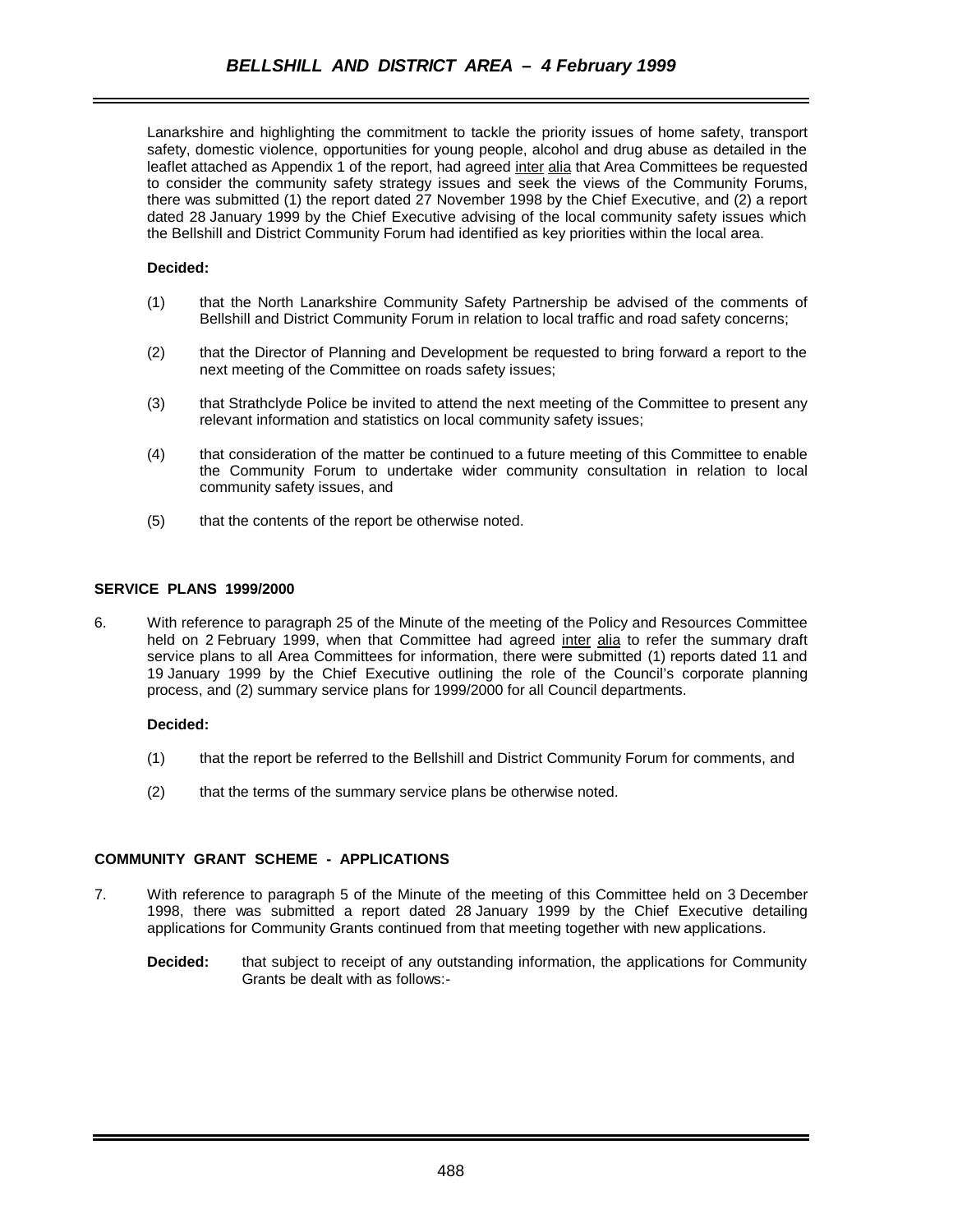# **CONTINUED APPLICATIONS**

| Group:                         | Hattonrigg Senior Citizens' Centre - CG98/99-438                                                       |
|--------------------------------|--------------------------------------------------------------------------------------------------------|
| <b>Purpose of Application:</b> | To assist with the cost of Christmas dinner.                                                           |
| <b>Grant Requested:</b>        | £200 (Cheque previously issued for £100)                                                               |
| Decision:                      | Grant of £100                                                                                          |
| Group:                         | Bellshill and Mossend Chess Club - CG98/99-499                                                         |
| <b>Purpose of Application:</b> | To assist with running costs (for example league fees and<br>travel expenses).                         |
| <b>Grant Requested:</b>        | £183.25 (Cheque previously issued for £115)                                                            |
| Decision:                      | No Grant                                                                                               |
| Group:                         | Tannochside Community Bowling Club - CG98/99-506                                                       |
| <b>Purpose of Application:</b> | To assist with the cost of carpet bowls and accessories.                                               |
| <b>Grant Requested:</b>        | £422.90                                                                                                |
| Decision:                      | Grant of £423                                                                                          |
| Group:                         | Reminiscence Club, Viewpark - CG98/99-510                                                              |
| <b>Purpose of Application:</b> | To assist with carpet bowling equipment.                                                               |
| <b>Grant Requested:</b>        | £600 (Cheque previously issued for £200)                                                               |
| Decision:                      | Grant of £200                                                                                          |
| <b>NEW APPLICATIONS</b>        |                                                                                                        |
| Group:                         | Newarthill Children's Gala Day - CG98/99-625                                                           |
| <b>Purpose of Application:</b> | To assist with the purchase of materials (for example<br>catering, bunting, materials for floats etc.) |
| <b>Grant Requested:</b>        | £500                                                                                                   |
| Decision:                      | Grant of £320                                                                                          |

í.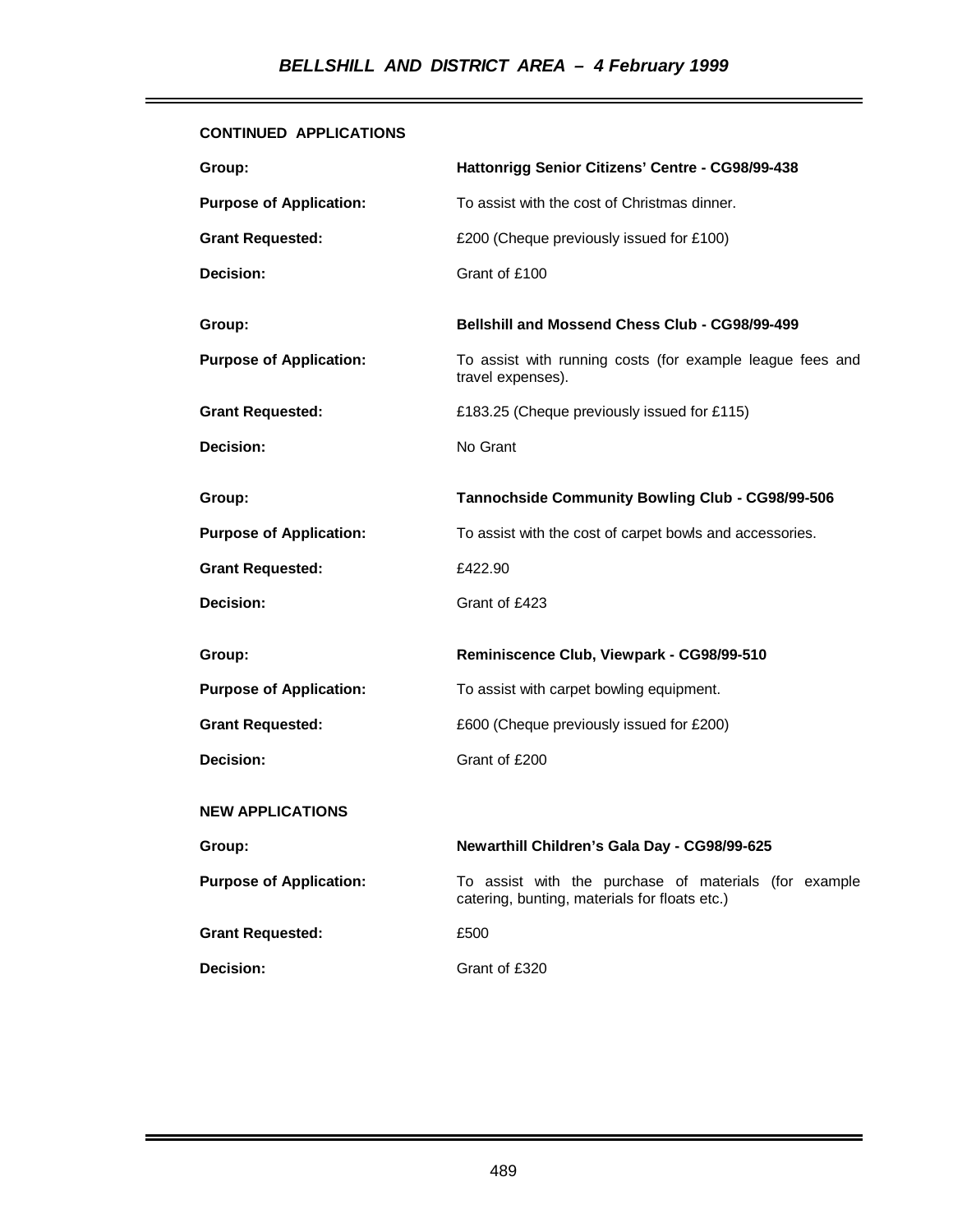| Group:                         | Bellshill Academy School Board - CG98/99-626                                                                                                  |
|--------------------------------|-----------------------------------------------------------------------------------------------------------------------------------------------|
| <b>Purpose of Application:</b> | To assist with the cost of furnishings and kitchen equipment.                                                                                 |
| <b>Grant Requested:</b>        | £800                                                                                                                                          |
| Decision:                      | Grant of £450                                                                                                                                 |
| Group:                         | Orbiston/Bellshill Elderly Forum - CG98/99-627                                                                                                |
| <b>Purpose of Application:</b> | To assist with running costs and travelling expenses to<br>supplement the enterprise fund in supplying bed socks,<br>gloves and thermos jugs. |
| <b>Grant Requested:</b>        | £100                                                                                                                                          |
| Decision:                      | Grant of £100                                                                                                                                 |
| Group:                         | New Stevenston Community Council - CG98/99-628                                                                                                |
| <b>Purpose of Application:</b> | To assist with the cost of a Christmas carol service.                                                                                         |
| <b>Grant Requested:</b>        | £500                                                                                                                                          |
| Decision:                      | Grant of £50                                                                                                                                  |
|                                |                                                                                                                                               |
| Group:                         | Mother and Toddlers, St Gabriel's Chapel, Viewpark -<br>CG98/99-629                                                                           |
| <b>Purpose of Application:</b> | To assist with the cost of toys and baby equipment.                                                                                           |
| <b>Grant Requested:</b>        | £150                                                                                                                                          |
| Decision:                      | Grant of £150                                                                                                                                 |
| Group:                         | Burnhead Bowling Club - CG98/99-630                                                                                                           |
| <b>Purpose of Application:</b> | To assist with the cost of the installation of artificial bankings.                                                                           |
| <b>Grant Requested:</b>        | £1,600                                                                                                                                        |
| Decision:                      | Grant of £1,100                                                                                                                               |
| Group:                         | Mossend Bowling Club - CG98/99-659                                                                                                            |
| <b>Purpose of Application:</b> | To assist with the cost of refurbishing the clubhouse.                                                                                        |
| <b>Grant Requested:</b>        | £950                                                                                                                                          |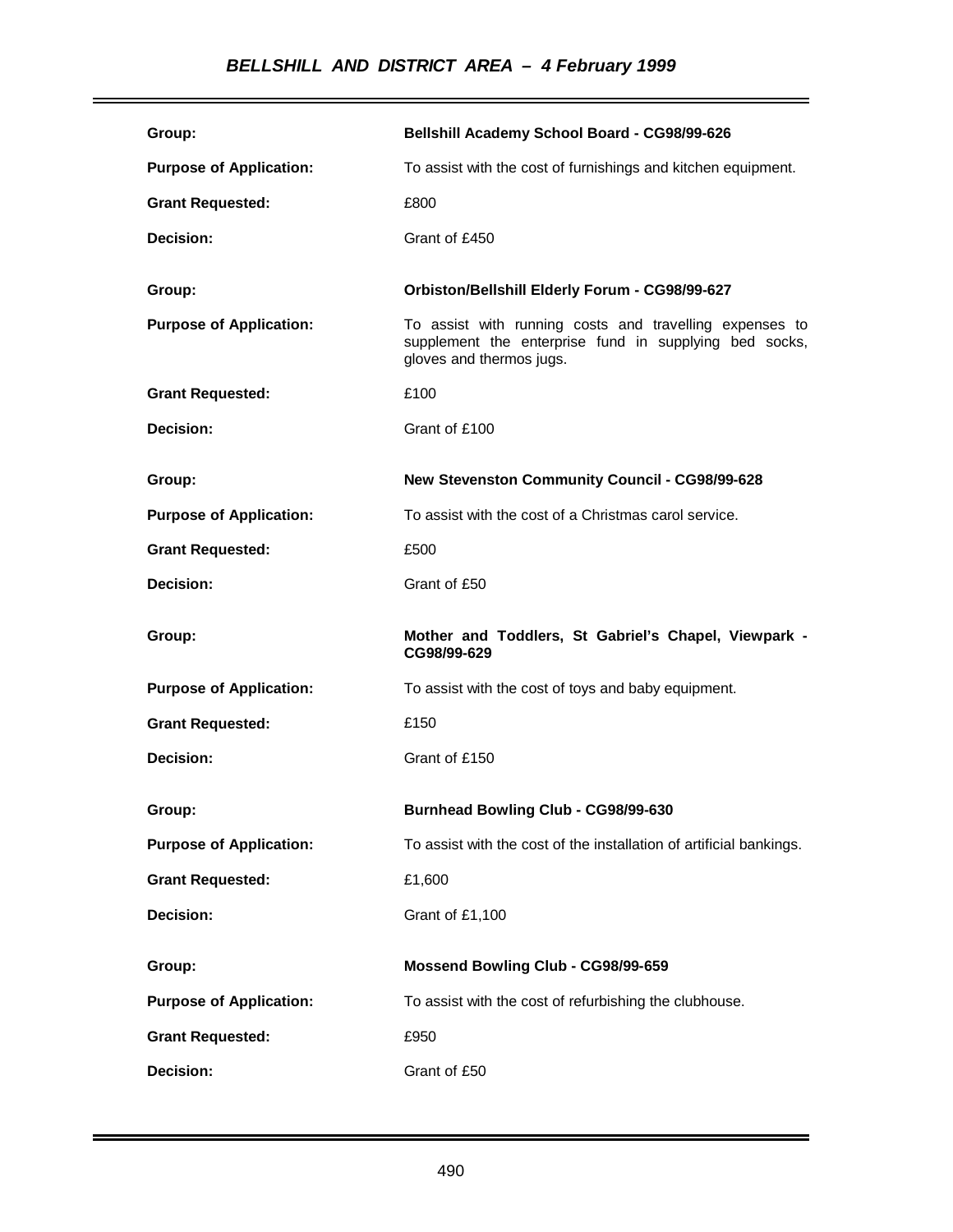| Group:                         | Bujin Karate Club, Tannochside - CG98/99-660                                                                                                                                                        |
|--------------------------------|-----------------------------------------------------------------------------------------------------------------------------------------------------------------------------------------------------|
| <b>Purpose of Application:</b> | To assist with the purchase of new equipment.                                                                                                                                                       |
| <b>Grant Requested:</b>        | £300                                                                                                                                                                                                |
| Decision:                      | Grant of £300                                                                                                                                                                                       |
| Group:                         | Jellytots Parent and Toddler Group, Mossend -<br>CG98/99-661                                                                                                                                        |
| <b>Purpose of Application:</b> | To assist with the cost of buying new toys and books.                                                                                                                                               |
| <b>Grant Requested:</b>        | £100                                                                                                                                                                                                |
| Decision:                      | Grant of £100                                                                                                                                                                                       |
| <b>AREA ALLOCATION</b>         |                                                                                                                                                                                                     |
| Group:                         | Bellshill Area Safety Initiative - CG98/99-662                                                                                                                                                      |
| <b>Purpose of Application:</b> | To assist with the cost of extending the area safety initiative<br>for a further two months enabling those safety issues raised<br>at the community conference on 21 March 1999 to be<br>developed. |
|                                |                                                                                                                                                                                                     |
| <b>Grant Requested:</b>        | £1,500                                                                                                                                                                                              |
| Decision:                      | Grant of £1,500                                                                                                                                                                                     |
| Group:                         | <b>Bellshill Girls' Football Club - CG98/99-663</b>                                                                                                                                                 |
| <b>Purpose of Application:</b> | To assist with the cost of taking 18 girls and 7 helpers to<br>Dublin at Easter to take part in a week of football tournaments<br>and cultural experiences.                                         |
| <b>Grant Requested:</b>        | £700                                                                                                                                                                                                |
| Decision:                      | That funding be requested initially from the allocation of local<br>members and that any shortfall in funding be brought forward<br>for consideration to a future meeting.                          |
| <b>LATE APPLICATIONS</b>       |                                                                                                                                                                                                     |
| Group:                         | Focus Youth Project, Viewpark - CG98/99-676                                                                                                                                                         |
| <b>Purpose of Application:</b> | To assist 4 community organisations with the cost of<br>arranging a local conference in order for the community to<br>voice its current concerns and re-establish a community<br>agenda.            |